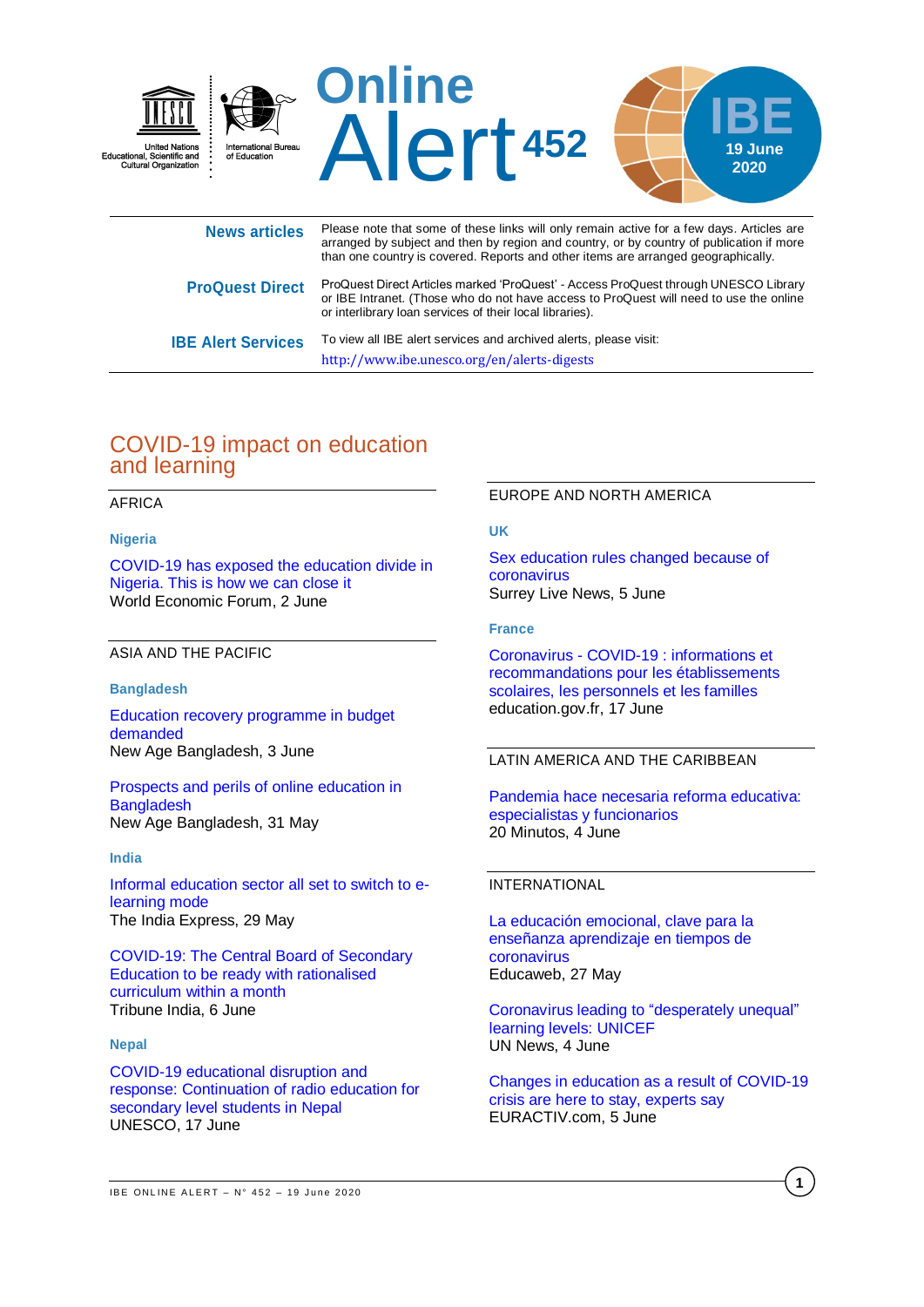[Unequal access to remote schooling amid](https://www.unicef.org/press-releases/unequal-access-remote-schooling-amid-covid-19-threatens-deepen-global-learning)  [COVID-19 threatens to deepen global learning](https://www.unicef.org/press-releases/unequal-access-remote-schooling-amid-covid-19-threatens-deepen-global-learning)  [crisis](https://www.unicef.org/press-releases/unequal-access-remote-schooling-amid-covid-19-threatens-deepen-global-learning) UNICEF, 4 June

[Technical Consultations on Education](https://en.unesco.org/news/technical-consultations-education-recognize-challenges-teachers-and-students-during-covid-19)  [recognize the challenges of teachers and](https://en.unesco.org/news/technical-consultations-education-recognize-challenges-teachers-and-students-during-covid-19)  [students during Covid-19](https://en.unesco.org/news/technical-consultations-education-recognize-challenges-teachers-and-students-during-covid-19) UNESCO, 15 June

## REPORTS AND PUBLICATIONS

[COVID-19 crisis and curriculum: sustaining](https://unesdoc.unesco.org/ark:/48223/pf0000373273)  [quality outcomes in the context of remote](https://unesdoc.unesco.org/ark:/48223/pf0000373273)  [learning](https://unesdoc.unesco.org/ark:/48223/pf0000373273) UNESCO, 2020 **[French](https://unesdoc.unesco.org/ark:/48223/pf0000373273_fre?posInSet=49&queryId=N-70c7c699-6447-4761-b7af-eab35b05e25f) [Spanish](https://unesdoc.unesco.org/ark:/48223/pf0000373273_spa)** 

[Crisis-sensitive educational planning](https://unesdoc.unesco.org/ark:/48223/pf0000373272) UNESCO, 2020 **[French](https://unesdoc.unesco.org/ark:/48223/pf0000373272_fre?posInSet=50&queryId=N-70c7c699-6447-4761-b7af-eab35b05e25f) [Spanish](https://unesdoc.unesco.org/ark:/48223/pf0000373272_spa)** 

[Reframing education in COVID-19 era: Why](https://reliefweb.int/report/world/reframing-education-covid-19-era-why-education-shapes-societies-economic-social-and)  [education shapes societies' economic, social](https://reliefweb.int/report/world/reframing-education-covid-19-era-why-education-shapes-societies-economic-social-and)  [and cultural restoration and recovery](https://reliefweb.int/report/world/reframing-education-covid-19-era-why-education-shapes-societies-economic-social-and) We World, 2 June 2020

[Safe online learning in times of COVID-19](https://unesdoc.unesco.org/ark:/48223/pf0000373605) UNESCO New Delhi Office, 2020

[School reopening](https://unesdoc.unesco.org/ark:/48223/pf0000373275) UNESCO, 2020 [French](https://unesdoc.unesco.org/ark:/48223/pf0000373273_fre?posInSet=49&queryId=N-70c7c699-6447-4761-b7af-eab35b05e25f)

[School reopening: ensuring learning continuity](https://unesdoc.unesco.org/ark:/48223/pf0000373610?posInSet=10&queryId=N-c04204de-f899-4c0c-9eb7-4ee2c0645e42) UNESCO, 2020

[UNESCO COVID-19 education response:](https://unesdoc.unesco.org/ark:/48223/pf0000373576?posInSet=48&queryId=N-c04204de-f899-4c0c-9eb7-4ee2c0645e42)  [Virtual knowledge-sharing workshop on](https://unesdoc.unesco.org/ark:/48223/pf0000373576?posInSet=48&queryId=N-c04204de-f899-4c0c-9eb7-4ee2c0645e42)  [distance education programmes using radio](https://unesdoc.unesco.org/ark:/48223/pf0000373576?posInSet=48&queryId=N-c04204de-f899-4c0c-9eb7-4ee2c0645e42)  [and television, 27 May 2020: summary report](https://unesdoc.unesco.org/ark:/48223/pf0000373576?posInSet=48&queryId=N-c04204de-f899-4c0c-9eb7-4ee2c0645e42) UNESCO, 2020

## EVENTS AND WEBINARS

[COVID-19 Education Response Policy](https://en.unesco.org/news/covid-19-education-response-policy-webinar-education-policy-continuity-learning-through)  [Webinar "Education Policy for Continuity of](https://en.unesco.org/news/covid-19-education-response-policy-webinar-education-policy-continuity-learning-through)  [Learning through Alternative Delivery](https://en.unesco.org/news/covid-19-education-response-policy-webinar-education-policy-continuity-learning-through)  [Modalities in Brunei Darussalam, Indonesia,](https://en.unesco.org/news/covid-19-education-response-policy-webinar-education-policy-continuity-learning-through)  [Malaysia, the Philippines and Timor-Leste"](https://en.unesco.org/news/covid-19-education-response-policy-webinar-education-policy-continuity-learning-through) UNESCO, 2 June

[UNESCO Beirut, UNICEF MENA Office and](https://en.unesco.org/news/unesco-beirut-unicef-mena-office-and-partners-conducted-regional-policy-dialogue-webinar-school)  [partners conducted a Regional Policy Dialogue](https://en.unesco.org/news/unesco-beirut-unicef-mena-office-and-partners-conducted-regional-policy-dialogue-webinar-school)  [Webinar on School Reopening in the Arab](https://en.unesco.org/news/unesco-beirut-unicef-mena-office-and-partners-conducted-regional-policy-dialogue-webinar-school)  [Region](https://en.unesco.org/news/unesco-beirut-unicef-mena-office-and-partners-conducted-regional-policy-dialogue-webinar-school) UNESCO, 29 May

## Curriculum, learning, and assessment

## AFRICA

**Ethiopia**

# [Online Dialogue on Comprehensive Life-Skills](https://en.unesco.org/news/online-dialogue-comprehensive-life-skills-education-recommended-advocacy-sexual-and)

[Education Recommended Advocacy of Sexual](https://en.unesco.org/news/online-dialogue-comprehensive-life-skills-education-recommended-advocacy-sexual-and)  [and Reproductive Health in School Curriculum](https://en.unesco.org/news/online-dialogue-comprehensive-life-skills-education-recommended-advocacy-sexual-and) UNESCO, 4 June

#### **Malawi**

[Government abolishes quota system for](https://www.universityworldnews.com/post.php?story=20200531153434780)  [university selection](https://www.universityworldnews.com/post.php?story=20200531153434780) University World News, 31 May

#### ASIA AND THE PACIFIC

**Cambodia**

[Education partners gather for the final revision](https://en.unesco.org/news/education-partners-gather-final-revision-early-grade-khmer-literacy-teaching-and-learning)  [of the Early Grade Khmer Literacy Teaching](https://en.unesco.org/news/education-partners-gather-final-revision-early-grade-khmer-literacy-teaching-and-learning)  [and Learning Package](https://en.unesco.org/news/education-partners-gather-final-revision-early-grade-khmer-literacy-teaching-and-learning) UNESCO, 9 June

## REPORTS AND PUBLICATIONS

[UNESCO's Covid-19 response in Cambodia:](https://unesdoc.unesco.org/ark:/48223/pf0000373583?posInSet=39&queryId=N-c04204de-f899-4c0c-9eb7-4ee2c0645e42)  [building back better](https://unesdoc.unesco.org/ark:/48223/pf0000373583?posInSet=39&queryId=N-c04204de-f899-4c0c-9eb7-4ee2c0645e42) UNESCO Office Phnom Penh, 2020

[Fundamentación priorización curricular Covid-](https://curriculumnacional.mineduc.cl/614/articles-179650_archivo_01.pdf)[19](https://curriculumnacional.mineduc.cl/614/articles-179650_archivo_01.pdf) Unidad de Currículum y Evaluación, 2020

[The Use of learning assessment data: Guinea](https://unesdoc.unesco.org/ark:/48223/pf0000373522?posInSet=61&queryId=N-c04204de-f899-4c0c-9eb7-4ee2c0645e42) UNESCO IIEP, 2020

[Shadow education in Myanmar: private](https://unesdoc.unesco.org/ark:/48223/pf0000373594?posInSet=33&queryId=N-c04204de-f899-4c0c-9eb7-4ee2c0645e42)  [supplementary tutoring and its policy](https://unesdoc.unesco.org/ark:/48223/pf0000373594?posInSet=33&queryId=N-c04204de-f899-4c0c-9eb7-4ee2c0645e42)  [implications](https://unesdoc.unesco.org/ark:/48223/pf0000373594?posInSet=33&queryId=N-c04204de-f899-4c0c-9eb7-4ee2c0645e42) UNESCO, 2020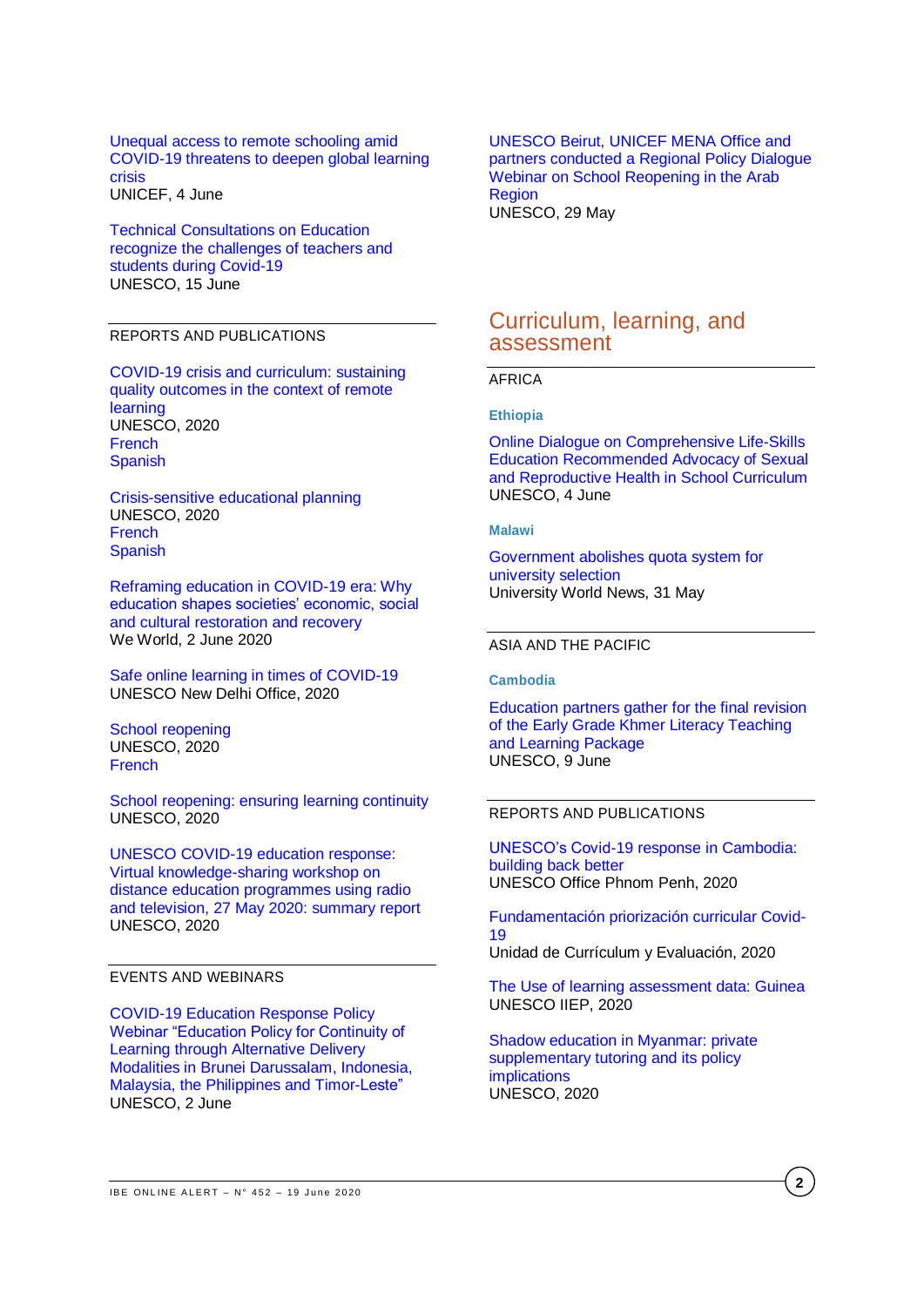## [Annual report 2019: transforming 21st century](https://unesdoc.unesco.org/ark:/48223/pf0000373565?posInSet=57&queryId=N-c04204de-f899-4c0c-9eb7-4ee2c0645e42)  [learning spaces](https://unesdoc.unesco.org/ark:/48223/pf0000373565?posInSet=57&queryId=N-c04204de-f899-4c0c-9eb7-4ee2c0645e42) UNESCO MGIEP, 2020

## EVENTS AND WEBINARS

[E-Introductory Training on Learning for](https://en.unesco.org/news/e-introductory-training-learning-empathy)  **[Empathy](https://en.unesco.org/news/e-introductory-training-learning-empathy)** UNESCO Jakarta, 17 June

# Early childhood care and education (ECCE)

## AFRICA

[UNESCO and partners launch an early](https://en.unesco.org/news/unesco-and-partners-launch-early-childhood-education-ece-personnel-survey-related-covid-19-sub)  [childhood education \(ECE\) personnel survey](https://en.unesco.org/news/unesco-and-partners-launch-early-childhood-education-ece-personnel-survey-related-covid-19-sub)  [related to COVID-19 in Sub-Saharan Africa](https://en.unesco.org/news/unesco-and-partners-launch-early-childhood-education-ece-personnel-survey-related-covid-19-sub) UNESCO, 5 June

## REPORTS AND PUBLICATIONS

#### **Australia**

[Families and vulnerability: Why early education](https://www.cela.org.au/wp-content/uploads/2020/05/CELA-report-28-May-Families-and-vulnerability-1.pdf)  [is essential to Australia's COVID-19 recovery](https://www.cela.org.au/wp-content/uploads/2020/05/CELA-report-28-May-Families-and-vulnerability-1.pdf) Community Early Learning Australia, 28 May

#### **International**

[Educational activity book for kids](https://www.unicef.org.au/blog/resources/june-2020/educational-activity-book-for-kids) UNICEF Australia, 2 June

## EVENTS AND WEBINARS

[Global launch of the 2020 global education](https://en.unesco.org/gem-report/events/2020/global-launch-2020-global-education-monitoring-report-inclusion-and-education-all-means) [monitoring report: inclusion and education -](https://en.unesco.org/gem-report/events/2020/global-launch-2020-global-education-monitoring-report-inclusion-and-education-all-means) all [means all](https://en.unesco.org/gem-report/events/2020/global-launch-2020-global-education-monitoring-report-inclusion-and-education-all-means) GEM Report, 23 June

# STEM education

ASIA AND THE PACIFIC

**Kenya**

[Government set to introduce digital](https://www.kbc.co.ke/govt-set-to-introduce-digital-stem-mentorship-programme/) STEM [mentorship programme](https://www.kbc.co.ke/govt-set-to-introduce-digital-stem-mentorship-programme/) Kenya Broadcasting Corporation, 17 June

## INTERNATIONAL

[Free, online STEM platform allows teachers to](https://tryengineering.org/news/free-online-stem-platform-allows-teachers-to-simulate-labs-for-distance-learning/?utm_source=tryen_fb&utm_medium=post&utm_campaign=20200611)  [simulate labs for distance learning](https://tryengineering.org/news/free-online-stem-platform-allows-teachers-to-simulate-labs-for-distance-learning/?utm_source=tryen_fb&utm_medium=post&utm_campaign=20200611) Try Engineering, 12 June

[New reports examine inequity in math](https://thejournal.com/articles/2020/06/05/new-reports-examine-inequity-in-math-ed-offer-steps-forward.aspx?admgarea=News1)  [education, offer steps forward](https://thejournal.com/articles/2020/06/05/new-reports-examine-inequity-in-math-ed-offer-steps-forward.aspx?admgarea=News1) The Journal, 5 June

### EVENTS AND WEBINARS

[STEM 2020 on demand: Strategies for a](https://stem2020.com.au/about/)  [rapidly changeable world](https://stem2020.com.au/about/) NSW Department of Education Free registration, available until 27 July 2020

## Inclusive, equitable and quality education

ASIA AND THE PACIFIC

#### **Australia**

[Education access improves for young](https://www.globalcitizen.org/en/content/education-bullying-young-australians-disability/)  [Australians with disabilities; bullying rates](https://www.globalcitizen.org/en/content/education-bullying-young-australians-disability/)  **[significant](https://www.globalcitizen.org/en/content/education-bullying-young-australians-disability/)** Global Citizen, 29 May

# Science of learning

## REPORTS AND PUBLICATIONS

[Encouraging kids to beat: Children's beat](https://onlinelibrary.wiley.com/doi/abs/10.1111/desc.12967)  [gesture production boosts their narrative](https://onlinelibrary.wiley.com/doi/abs/10.1111/desc.12967)  [performance](https://onlinelibrary.wiley.com/doi/abs/10.1111/desc.12967) Ingrid Vilà-Giménez and Pilar Prieto

[The Neuroscience of Implicit Learning](https://onlinelibrary.wiley.com/doi/10.1111/lang.12405) John N. Williams

**3**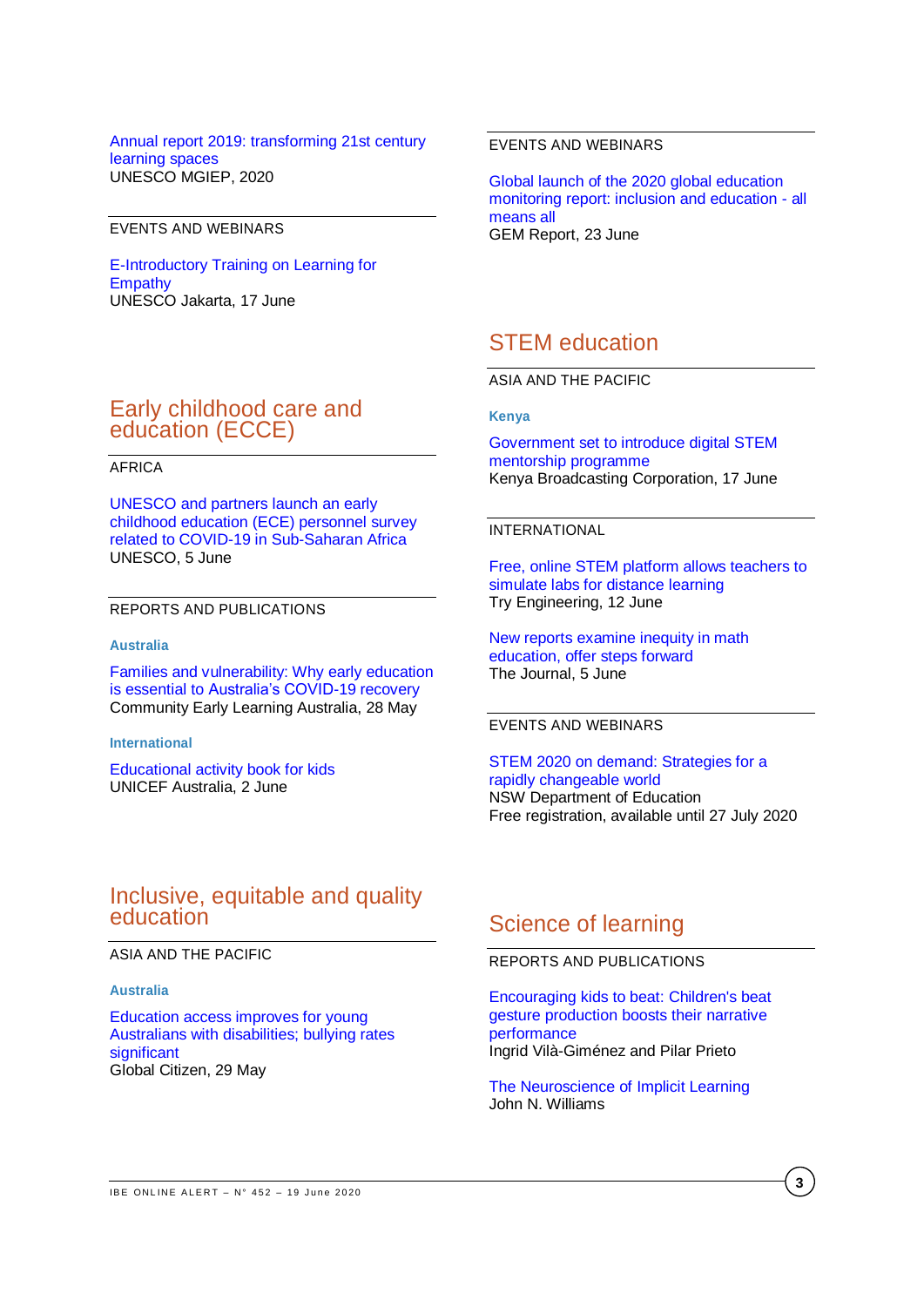# Emerging technologies and education

## REPORTS AND PUBLICATIONS

[Tech 2019: 21st century learning spaces](https://unesdoc.unesco.org/ark:/48223/pf0000373608?posInSet=11&queryId=N-c04204de-f899-4c0c-9eb7-4ee2c0645e42) UNESCO MGIEP, 2020

## EVENTS AND WEBINARS

[Campus technology distance learning summit](https://campustechnology.com/events/distance-learning-summit/higherednewnormal/home.aspx)  – [higher education's new normal](https://campustechnology.com/events/distance-learning-summit/higherednewnormal/home.aspx) Campus Technology, 16 July

[The Edtech Sofa Sessions](https://edtechnology.co.uk/2020event/) Education Technology, 25 June

## Future of education, learning, and work

THE ARAB REGION

[UNESCO Beirut and the Regional Center for](https://en.unesco.org/news/unesco-beirut-and-regional-center-educational-planning-initiate-regional-dialogue-future)  [Educational Planning initiate a regional](https://en.unesco.org/news/unesco-beirut-and-regional-center-educational-planning-initiate-regional-dialogue-future)  [dialogue on the Future of Education after](https://en.unesco.org/news/unesco-beirut-and-regional-center-educational-planning-initiate-regional-dialogue-future)  [COVID-19](https://en.unesco.org/news/unesco-beirut-and-regional-center-educational-planning-initiate-regional-dialogue-future) UNESCO, 16 June

## REPORTS AND PUBLICATIONS

[Co-creating educational futures: contradictions](https://unesdoc.unesco.org/ark:/48223/pf0000373581?posInSet=40&queryId=N-c04204de-f899-4c0c-9eb7-4ee2c0645e)  [between the emerging future and the walled](https://unesdoc.unesco.org/ark:/48223/pf0000373581?posInSet=40&queryId=N-c04204de-f899-4c0c-9eb7-4ee2c0645e)  [past](https://unesdoc.unesco.org/ark:/48223/pf0000373581?posInSet=40&queryId=N-c04204de-f899-4c0c-9eb7-4ee2c0645e) UNESCO, 2020

## IBE-UNESCO publications and events

EDUCATIONAL PRACTICES SERIES

[Math Anxiety \(EP 31\)](https://unesdoc.unesco.org/ark:/48223/pf0000373402) IBE-UNESCO, 2020 **[Catalan](https://unesdoc.unesco.org/ark:/48223/pf0000373402_cat?posInSet=7&queryId=N-EXPLORE-099d9228-11f7-4193-9dc1-b7dc051d4447) [Chinese](https://unesdoc.unesco.org/ark:/48223/pf0000373402_chi?posInSet=6&queryId=N-EXPLORE-099d9228-11f7-4193-9dc1-b7dc051d4447) [Italian](https://unesdoc.unesco.org/ark:/48223/pf0000373402_ita?posInSet=5&queryId=N-EXPLORE-099d9228-11f7-4193-9dc1-b7dc051d4447) [Spanish](https://unesdoc.unesco.org/ark:/48223/pf0000373402_spa)** 

[Philosophy for children](https://unesdoc.unesco.org/ark:/48223/pf0000373403?posInSet=3&queryId=N-8c3019ed-cae6-4131-a11b-9048bd3c7d74) (EP 32) IBE-UNESCO, 2020 [Spanish](https://unesdoc.unesco.org/ark:/48223/pf0000373403_spa) **[Catalan](https://unesdoc.unesco.org/ark:/48223/pf0000373403_cat)** 

PROSPECTS, COMPARATIVE JOURNAL OF CURRICULUM, LEARNING, AND ASSESSMENT

#### **Latest articles**

[A longitudinal examination of enjoyment of](https://link.springer.com/article/10.1007/s11125-020-09469-y)  [physical education in children with](https://link.springer.com/article/10.1007/s11125-020-09469-y)  [developmental coordination disorder through a](https://link.springer.com/article/10.1007/s11125-020-09469-y)  [physical literacy lens](https://link.springer.com/article/10.1007/s11125-020-09469-y) Laura St. John, Dean Dudley, and John **Cairnev** 

[Community-based programs to tackle](https://link.springer.com/article/10.1007/s11125-020-09467-0)  [environmental education and COVID-19: A](https://link.springer.com/article/10.1007/s11125-020-09467-0)  [case study from Millburn, New Jersey](https://link.springer.com/article/10.1007/s11125-020-09467-0) Radhika Iyengar and Haein Shin

[COVID-19 and schooling in South Africa: Who](https://link.springer.com/article/10.1007/s11125-020-09470-5)  [should go back to school first?](https://link.springer.com/article/10.1007/s11125-020-09470-5) Nic Spaull

[COVID-19 as a catalyst for educational change](https://link.springer.com/article/10.1007/s11125-020-09477-y) Yong Zhao

[COVID-19 causes unprecedented educational](https://link.springer.com/article/10.1007/s11125-020-09475-0)  [disruption: Is there a road towards a new](https://link.springer.com/article/10.1007/s11125-020-09475-0)  [normal?](https://link.springer.com/article/10.1007/s11125-020-09475-0) Hans d'Orville

[Déjà vu all over again? Recent evidence on](https://link.springer.com/article/10.1007/s11125-020-09473-2)  [early childhood and early grade repetition in](https://link.springer.com/article/10.1007/s11125-020-09473-2)  [developing countries](https://link.springer.com/article/10.1007/s11125-020-09473-2) Luis Crouch, Anna Olefir, Hiroshi Saeki, and Tanya Savrimootoo

[Education transferring and decentralized](https://link.springer.com/article/10.1007/s11125-020-09478-x)  [reforms: The case of Qatar](https://link.springer.com/article/10.1007/s11125-020-09478-x) Michael H. Romanowski, and Xiangyun Du

[Getting up close with Taoist: Chinese](https://link.springer.com/article/10.1007/s11125-020-09479-w)  [perspectives on physical literacy](https://link.springer.com/article/10.1007/s11125-020-09479-w) Raymond Kim-Wai Sum, and Margaret **Whitehead** 

[Girls and women in the educational system:](https://link.springer.com/article/10.1007/s11125-020-09482-1)  [The curricular challenge](https://link.springer.com/article/10.1007/s11125-020-09482-1) Nelly P. Stromquist

[Imagining what education can be post-COVID-](https://link.springer.com/article/10.1007/s11125-020-09474-1#author-information)[19](https://link.springer.com/article/10.1007/s11125-020-09474-1#author-information) Robert F. Arnove